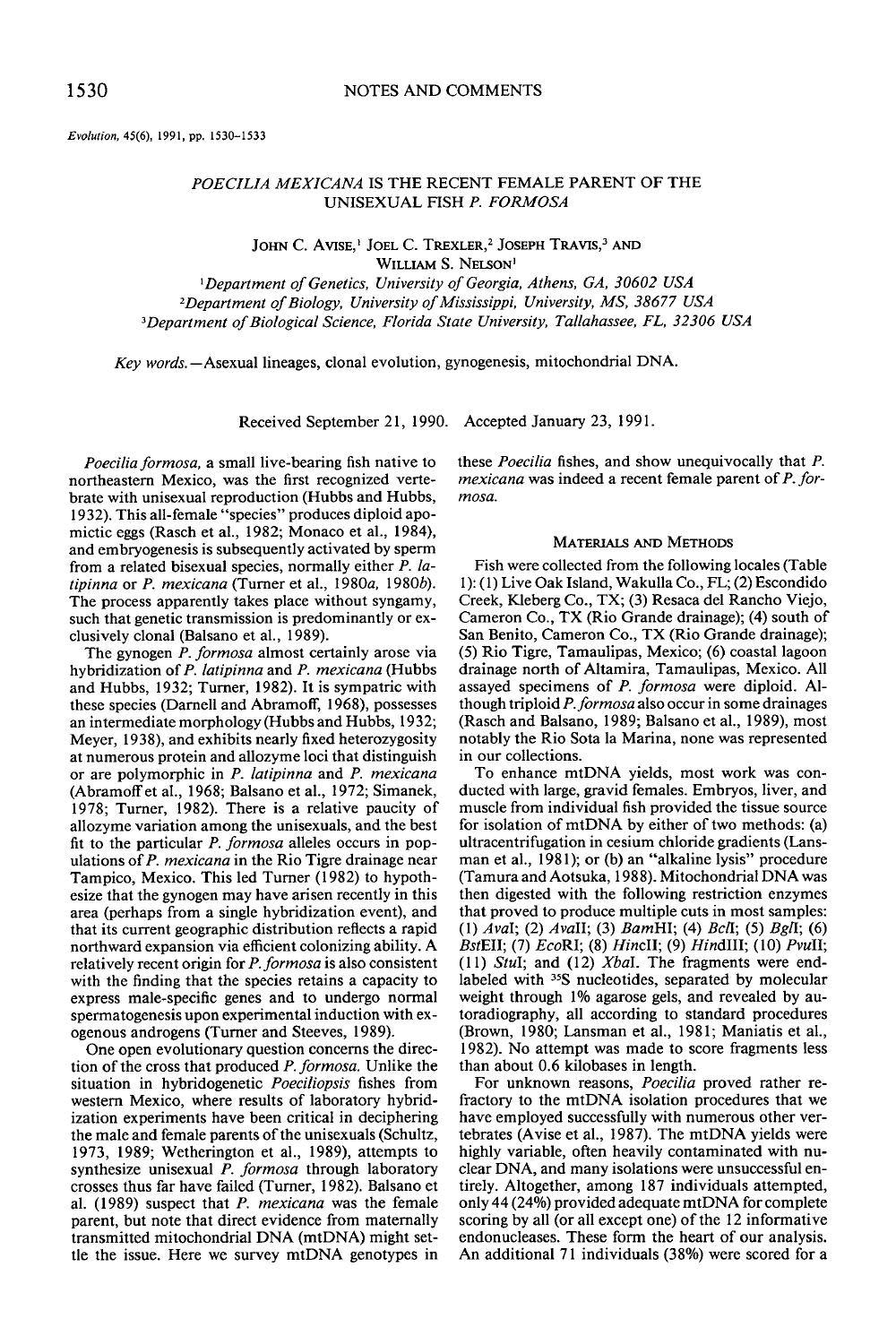| MtDNA clone                              | No. of<br>individuals | Collection<br>locale | Genotype description |                  |                                 |                  |                        |                  |                            |                          |                        |                       |                        |                  |
|------------------------------------------|-----------------------|----------------------|----------------------|------------------|---------------------------------|------------------|------------------------|------------------|----------------------------|--------------------------|------------------------|-----------------------|------------------------|------------------|
| P. latipinna                             |                       |                      |                      |                  |                                 |                  |                        |                  |                            |                          |                        |                       |                        |                  |
| a<br>$\mathbf b$<br>c                    | 6<br>ኅ<br>8           | 2, 3                 | C                    | D<br>G           | C<br>$\mathbf C$<br>$\mathbf C$ | C<br>C<br>D      | C<br>C<br>$\mathsf{C}$ | $\mathbf C$<br>C | C<br>D<br>$\boldsymbol{D}$ | $\mathbf C$<br>$\subset$ | C<br>$\mathsf{C}$<br>C | D<br>$\mathbf C$<br>C | $\mathsf{C}$<br>C<br>D | C<br>D           |
| P. mexicana<br>d<br>e<br>g<br>P. formosa | 9                     | 6<br>6<br>5          | X<br>X<br>x<br>x     | x<br>X<br>x<br>X | D<br>D<br>D<br>D                | X<br>X<br>Υ<br>X | x<br>х<br>X<br>X       | D<br>D<br>D<br>D | x<br>X<br>x<br>X           | x<br>X<br>x<br>Υ         | D<br>E<br>D<br>D       | в<br>B<br>в<br>B      | х<br>x<br>X<br>x       | x<br>x<br>x<br>X |
| d                                        | 15                    | $2 - 4$              | x                    | $\mathbf x$      | D                               | x                | х                      | D                | х                          | X                        | D                      | B                     | x                      | x                |

TABLE 1. MtDNA haplotype descriptions in *Poecilia* fishes. Upper-case letters from left to right refer to the multi-fragment mtDNA digestion profiles for the 12 endonucleases listed in same order as in Materials and Methods. Locales are also described in Materials and Methods.

small subset of enzymes (usually 1-7), and hence provided ancillary information only.

For most endonucleases, the mtDNA digestion profiles for *P. mexicana* and *P. latipinna* were sufficiently different to preclude simple site interpretations. Therefore, overall estimates of sequence divergence were based on the "fragment" comparison approach of Nei and Li (1979). <sup>A</sup> matrix of genetic distances between mtDNA "clones" was clustered <sup>p</sup>henetically using the unweighted pair-group method with arithmetic means (Sneath and Sokal, 1973).

### **RESULTS**

Composite mtDNA designations for the <sup>44</sup> individuals fully assayed are listed in Table I. An average of <sup>50</sup> mtDNA fragments was monitored per individual. This represents approximately <sup>283</sup> base pairs (bp) of recognition sequence (or 1.7% of the *Poecilia* mtDNA genome, which we estimate to be about 16.5 kb, in length).

Three mtDNA haplotypes were observed among the <sup>16</sup> *P. latipinna* that were fully scored. Two of these characterized the Florida sample, while the third was confined to the collection sites in Texas. The Texas and Florida genotypes differed in at least four digestion profiles, with mean estimated sequence divergence  $p$ = 0.012. In *P. mexicana,* four mtDNA haplotypes were distinguished among the <sup>13</sup> specimens from two surveyed locales in Mexico. All differences among these *P. mexicana* genotypes were minor, attributable to one or two restriction site changes. An additional <sup>40</sup> specimens of this species from these same Mexican locales were scored for only one to six enzyme patterns, but in all cases they too exhibited the *"P. mexicana"* mtDNA profile.

In comparison to the moderate mtDNA differences observed within either species, the distinction between the *P. latipinna* and *P. mexicana* was dramatic: digestion patterns for all endonucleases were distinct, and mean mtDNA sequence divergence was  $p = 0.070$ . After correction for within-species polymorphism (Nei, 1987), the net nucleotide divergence between *P. lati* $pinna$  and  $P.$  *mexicana* remained  $p = 0.066$ . If mtDNA in *Poecilia* evolves at <sup>a</sup> rate considered "conventional"

in several other vertebrate groups (about 2% sequence divergence per million years-Brown et al., 1979; Shields and Wilson, 1987; Wilson et aI., 1985), then these species may last have shared <sup>a</sup> common ancestor roughly three to four million years ago.

All fully scored specimens of *P. formosa* were identical in assayed genotype to the most common mtDNA clone in *P. mexicana.* This finding is particularly impressive because these *P. formosa* were from three locales in Texas near the northern distributional limit of the species, whereas the *P. mexicana* were from the southern portion of *P. formosa* range near Tampico, Mexico (close to the putative site of origin of *P. formosa-*Turner, 1982). In Texas, *P. formosa* uses *P. latipinna* as sexual host exclusively (Turner, 1982). Thus, beyond reasonable doubt, *P. mexicana* rather than *P. latipinna* contributed the mtDNA now present in northern populations of *P. formosa,* and hence was the female parent in the original cross or crosses producing these unisexuals. <sup>A</sup> <sup>p</sup>henogram summarizing relationships among the fully assayed *Poecilia* forms is presented in Figure I.

Although we had great difficulty purifying mtDNA from other *P. formosa,* we provisionally typed an additional <sup>18</sup> individuals from the Mexican locales. In <sup>a</sup> single scorable digest *(HincH),* all of these specimens exhibited the diagnostic, high-molecular weight mtDNA bands characteristic of *P. mexicana.* Thus, they too probably had <sup>a</sup> *P. mexicana* (rather than *P. latipinna)* matriarchal ancestry, although we cannot speculate further as to their clonal diversity or age.

#### **DISCUSSION**

As recently as 1978, in referring to the hybrid-derived parthenogenetic grasshopper *Warramaba virgo,* the late M. J. D. White lamented that "we are never likely to know which species was the female parent." Within <sup>a</sup> year, the female parent oftwo parthenogenetic lizards *(Cnemidophorus tesselatus* and C. *neomexicanus)* was determined unambiguously using recently introduced mtDNA methods (Brown and Wright, 1979). Since then, studies utilizing the female-transmitted mtDNA molecule have helped resolve questions con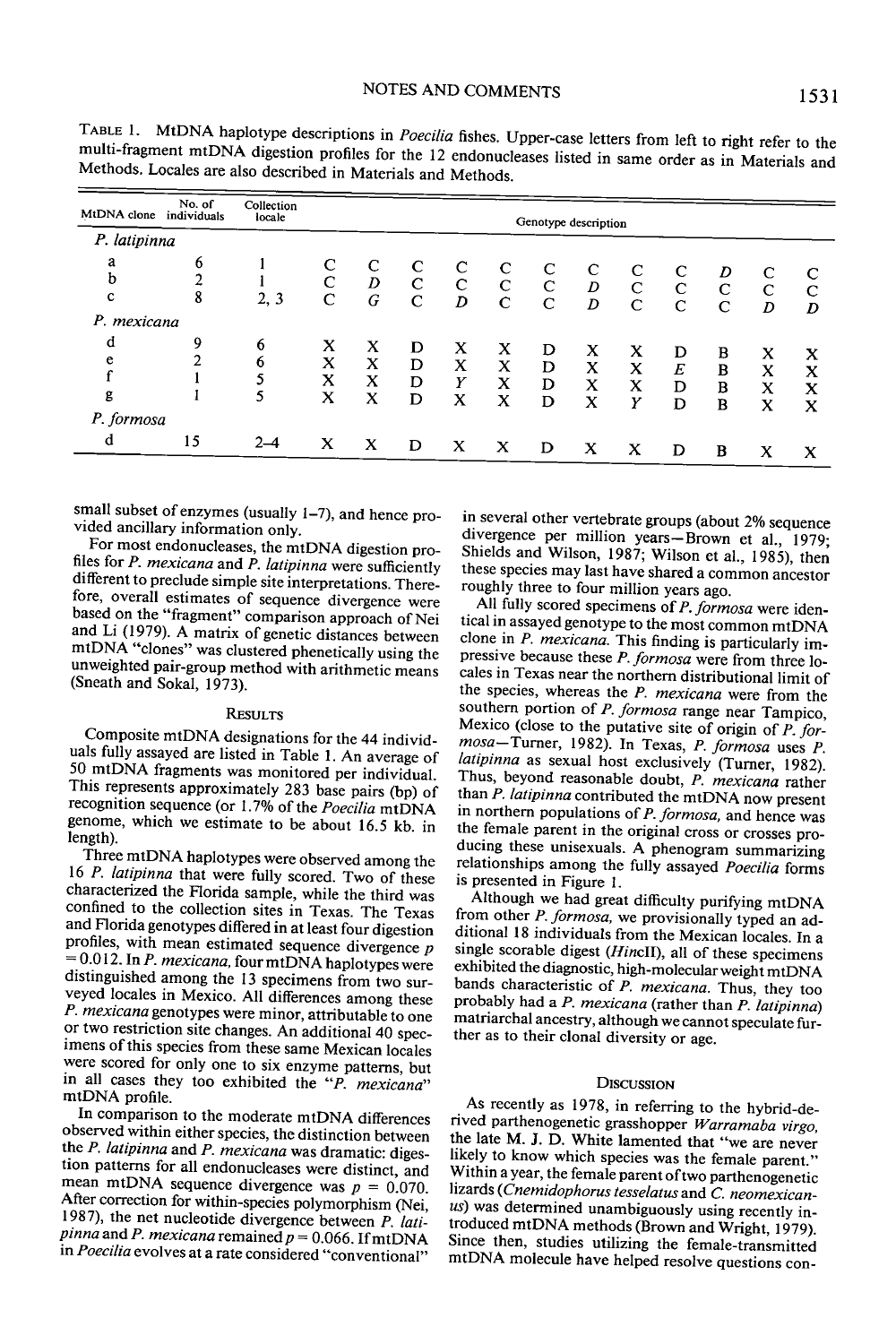cerning the maternal origins and ages of several unisexual or clonally reproducing vertebrates, including additional *Cnemidophorus* and *Heteronotia* lizards, *Ambystoma* salamanders, and *Menidia, Poeciliopsis,* and *Phoxinus*fishes [see Dawley and Bogart (1989) and references therein, and also several papers in Evolution 43(5) (1989)]. An emerging generalization from these studies is that most vertebrate parthenoforms are unidirectional in maternal source. Furthermore, most unisexuals exhibit only a limited subset of the mtDNA diversity present in their female sexual progenitors (an exception involves *Poeciliopsis-Quattro* et al., 1991), suggesting relatively recent origins through a small number of successful hybridization events.

Ironically, the first unisexual vertebrate discovered (Hubbs and Hubbs, 1932) has not previously been the subject of mtDNA analysis. Here we have employed mtDNA assays to determine that the hybridization(s) producing the gynogenetic fish *Poecilia formosa* involved *P. mexicana* as the female parent. Furthermore, the close genetic similarity of the *P. formosa* mtDNA genome to the most common mtDNA haplotype observed in *P. mexicana* indicates that the assayed unisexuals arose recently through one or a few hybridization events involving closely related females.

How recent may these hybridization(s) have been? Our assays with 12 restriction endonucleases produced some 50 mtDNA fragments per individual. A change in one such fragment translates into an estimate of sequence divergence of about 0.2%, or about 100,000 years of lineage separation under the "conventional" mtDNA clock calibration mentioned above. Since no fragment changes distinguished the mtDNA in *P. formosa* from the common haplotype in *P. mexicana,* a literal interpretation indicates a time of *P. formosa* origin less than 100,000 years ago.

Of course, more intensive molecular assays and broader geographic sampling (particularly within the southern range) might likely reveal additional mtDNA haplotypes in *Poecilia formosa,* and perhaps lead to more refined estimates of clonal ages and the possibility of multiple origins. Genetic variation within *P. formosa* clearly does exist, as judged by differences in allozymes (Turner, 1982), nuclear DNA fingerprints (Turner et al., 1990), ribosomal DNA (Monaco et al., 1988), and histocompatibility response (Kallman, 1962). However, a difficulty in interpreting genetic variation within *P. formosa* or any other parthenogen involves determining whether the differences accumulated within a monophyletic lineage after separation from a perhaps distant bisexual progenitor, or alternatively whether they reflect multiple hybridization events and retentions of polymorphisms from more recent ancestors that mayor may not still exhibit these genotypes today (Turner, 1982).

Most of the known allozyme alleles within *P. formosa* have also been observed in *P. mexicana* or *P. latipinna* (Turner, 1982); and in terms of nuclear DNA fingerprints. the *maximum* genetic distance (proportional band dissimilarity) within *P. formosa* appears to be much less than the *average* distance within bisexual fish species (Turner et al., 1990). Such observations led these authors to conclude that unisexual P. *formosa* clones "are ultimately descended from hybridization events involving the same or very closely related individuals" (Turner et al., 1989). Similarly, we



FIG. 1. UPGMA phenogram summarizing distances among the *Poecilia* mtDNA clones.

have found mtDNA haplotype heterogeneity within P. *formosa* to be less than that within *P. mexicana* (and *P. latipinna).*

This study contributes to the growing catalogue of unisexual vertebrates for which the bisexual female ancestor has now been determined. It also contributes to the emerging view that most unisexual vertebrate species are evolutionarily young, and in terms of matriarchal phylogeny are embedded within the broader matriarchal diversity of their female sexual progenitors.

#### ACKNOWLEDGMENTS

Work was supported by NSF grant 8805360 to JCA, grants BSR 84-15529 and 88-18001 to JT, and by grants from Eckerd College and the Southern Regional Education Board to JCT. Logistical support for field collections was provided by J. Reynolds. We thank the Secretaria de Pesca, Mexico for permission to collect fish, and B. J. Turner for help in identifying possible triploids.

### LITERATURE CITED

- ABRAMOFF, P., R. M. DARNELL, AND J. S. BALSANO. 1968. Electrophoretic demonstration of the hybrid origin of the gynogenetic teleost *Poecilia formosa.* Am. Nat. 102:555-558.
- AVISE, J. C., J. ARNOLD, R. M. BALL., JR., E. BER-MINGHAM, T. LAMB, J. E. NEIGEL, C. A. REEB, AND N. C. SAUNDERS. 1987. Intraspecific phylogeography: The mitochondrial DNA bridge between population genetics and systematics. Annu. Rev. Ecol. Syst. 18:489-522.
- BALSANO, J. S., R. M. DARNELL, AND P. ABRAMOFF. 1972. Electrophoretic evidence of triploidy associated with populations of the gynogenetic teleost *Poeciliaformosa.* Copeia 1972:292-297.
- BALSANo, J. S., E. M. RAsCH, AND P. J. MONACO. 1989. The evolutionary ecology of *Poecilia formosa* and its triploid associate, pp. 277-297. *In* G. K. Meffe and F. F. Snelson, Jr. (eds.), Ecology and Evolution of Livebearing Fishes (Poeciliidae). Prentice Hall, Englewood Cliffs, NJ.
- BROWN, w. M. 1980. Polymorphism in mitochondrial DNA of humans as revealed by restriction endonuclease analysis. Proc. Nat. Acad. Sci. 77: 3605-3609.
- BROWN, W. M., M. GEORGE, JR., AND A. C. WILSON. 1979. Rapid evolution of animal mitochondrial DNA. Proc. Nat. Acad. Sci. 76:1967-1971.
- BROWN, W. M., AND J. W. WRIGHT. 1979. Mito-